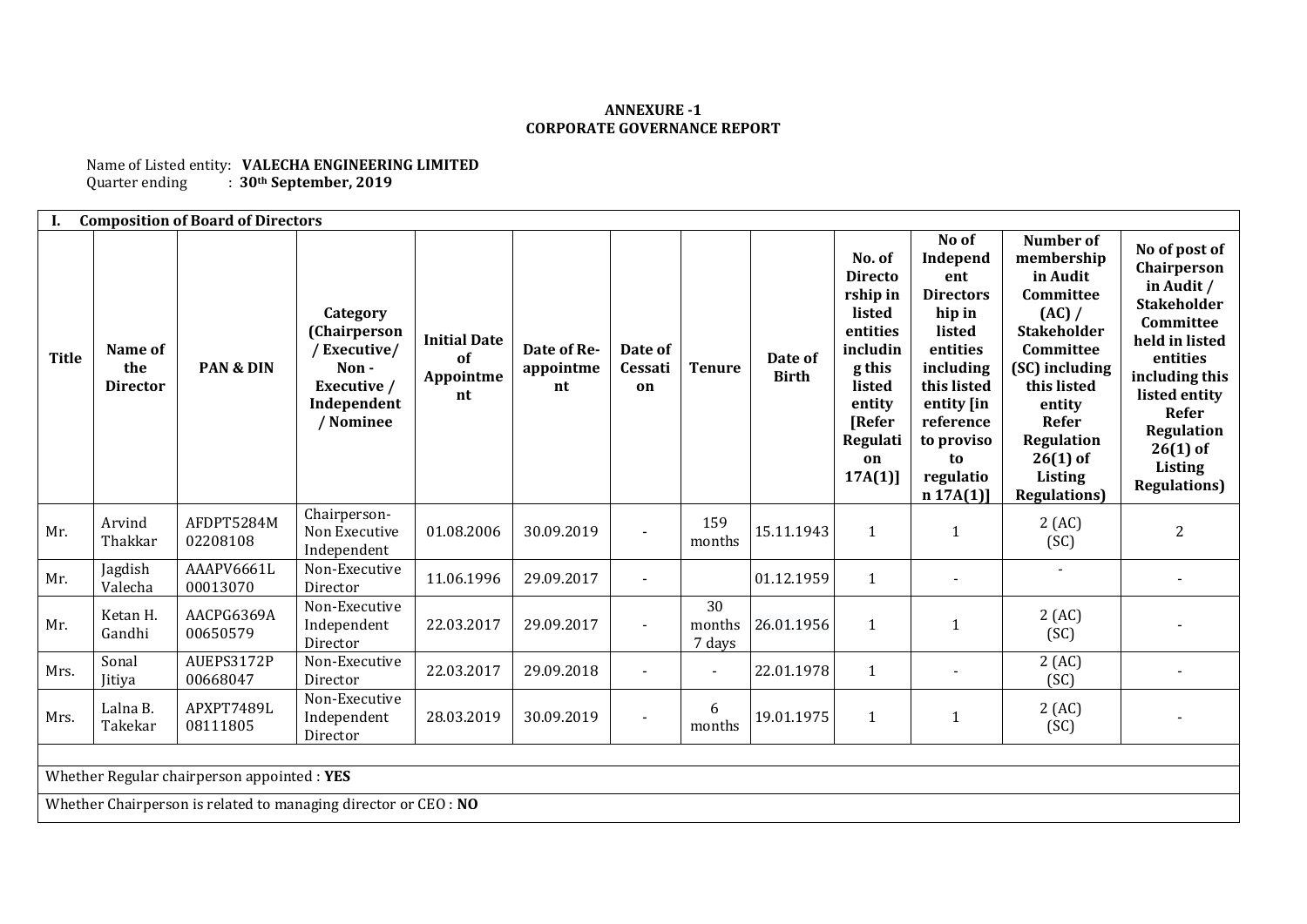| <b>Composition of Committees</b><br>II.        |                                                 |                                     |                                                                        |                        |                      |  |  |
|------------------------------------------------|-------------------------------------------------|-------------------------------------|------------------------------------------------------------------------|------------------------|----------------------|--|--|
| <b>Name of Committee</b>                       | <b>Whether Regular</b><br>chairperson appointed | <b>Name of Committee</b><br>members | Category (Chairperson/Executive/Non-<br>Executive/independent/Nominee) | Date of<br>Appointment | Date of<br>Cessation |  |  |
|                                                | <b>YES</b>                                      | Arvind Thakkar                      | Chairperson/ Non-Executive /Independent Director                       | 02-05-2015             |                      |  |  |
| 1. Audit Committee                             |                                                 | Ketan Harshadrai Gandhi             | Member-Non-Executive/Independent Director                              | 30-03-2017             |                      |  |  |
|                                                |                                                 | Sonal Jitiya                        | Member-Non-Executive Director                                          | 30-03-2017             |                      |  |  |
|                                                |                                                 | Lalna Takekar                       | Member-Non-Executive/Independent Director                              | 02-05-2019             |                      |  |  |
|                                                | <b>YES</b>                                      | Ketan Harshadrai Gandhi             | Chairperson/ Non-Executive /Independent Director                       | 07-08-2017             |                      |  |  |
| 2. Nomination &                                |                                                 | Arvind Thakkar                      | Member-Non-Executive/Independent Director                              | 07-08-2017             |                      |  |  |
| <b>Remuneration Committee</b>                  |                                                 | Sonal Jitiya                        | Member-Non-Executive Director                                          | 30-03-2017             |                      |  |  |
|                                                |                                                 | Lalna Takekar                       |                                                                        | 02-05-2019             |                      |  |  |
| 3. Risk Management<br>Committee(if applicable) |                                                 |                                     | N.A.                                                                   |                        |                      |  |  |
|                                                |                                                 | Arvind Thakkar                      | Chairperson/ Non-Executive /Independent Director                       | 02-05-2015             |                      |  |  |
| 4. Stakeholders Relationship                   | <b>YES</b>                                      | Ketan Harshadrai Gandhi             | Member-Non-Executive/Independent Director                              | 30-03-2017             |                      |  |  |
| Committee'                                     |                                                 | Sonal Jitiya                        | Member-Non-Executive Director                                          | 30-03-2017             |                      |  |  |
|                                                |                                                 | Lalna Takekar                       | Member-Non-Executive/Independent Director                              |                        |                      |  |  |

| III. Meeting of Board of Directors                         |                         |                                  |                    |                       |                                 |  |  |  |
|------------------------------------------------------------|-------------------------|----------------------------------|--------------------|-----------------------|---------------------------------|--|--|--|
| Date(s) of Meeting (if any)<br>Date(s) of Meeting (if any) |                         | Whether requirement<br>Number of |                    | Number of independent | Maximum gap between any two     |  |  |  |
| in the previous quarter                                    | in the relevant quarter | of Ouorum met*                   | Directors present* | directors present $*$ | consecutive (in number of days) |  |  |  |
| 02.05.2019                                                 | 30.07.2019              | Yes                              |                    |                       | 88                              |  |  |  |
|                                                            | 21.08.2019              | Yes                              |                    |                       | 21                              |  |  |  |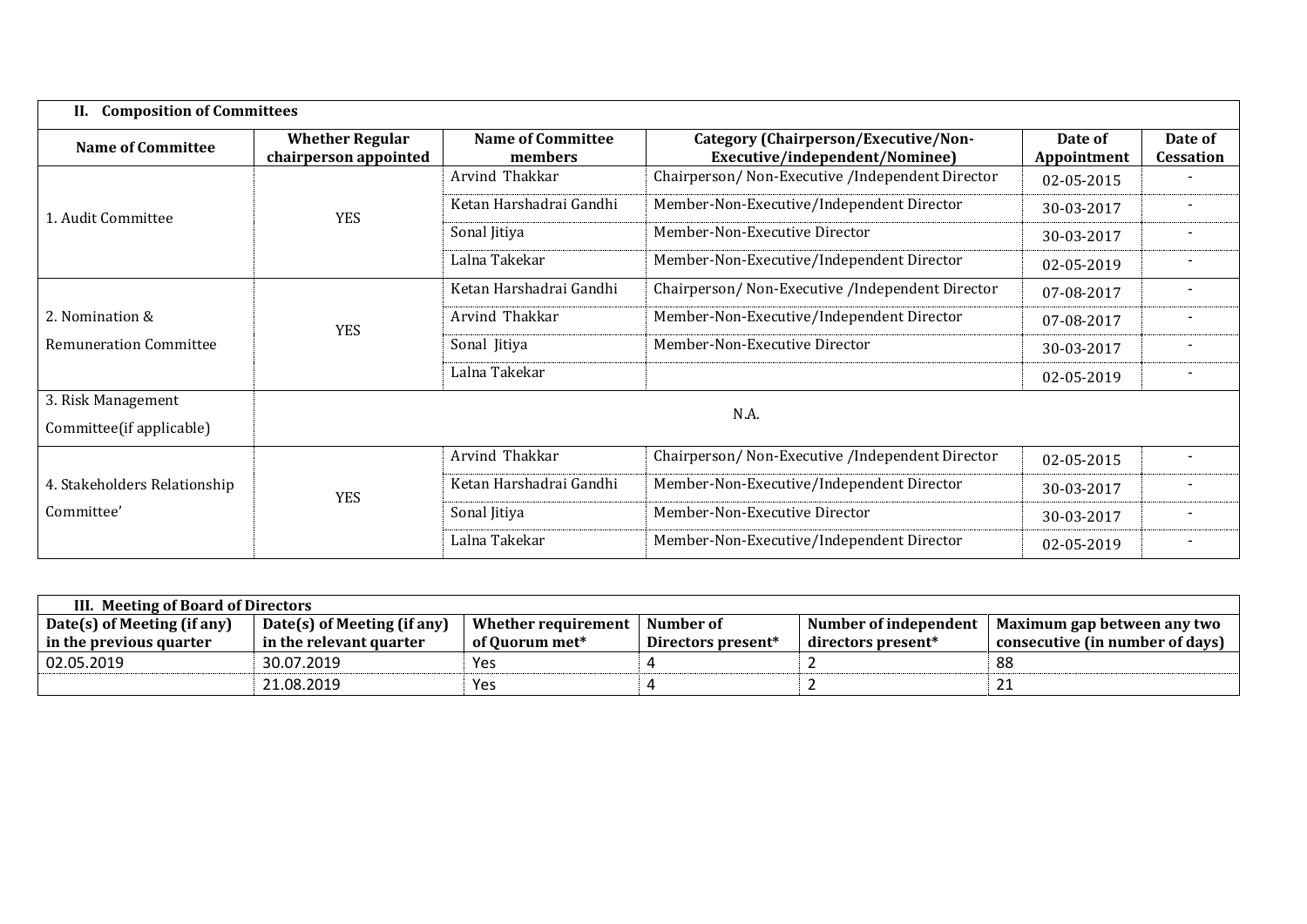| IV. Meeting of Committees   |                        |                            |                    |                       |                                |  |  |  |
|-----------------------------|------------------------|----------------------------|--------------------|-----------------------|--------------------------------|--|--|--|
| $Date(s)$ of meeting of the | Whether requirement of | <b>Number of Directors</b> | Number of          | Date(s) of meeting of | Maximum gap between any two    |  |  |  |
| committee in the relevant   | Quorum met (details)*  | present*                   | independent        | the committee in the  | consecutive meetings in number |  |  |  |
| quarter                     |                        |                            | directors present* | previous quarter      | of days*                       |  |  |  |
| 29.07.2019                  | Yes                    |                            |                    | 02.05.2019            | 87                             |  |  |  |
| 21.08.2019                  | Yes                    |                            |                    |                       | 22                             |  |  |  |

**\*** This information has to be given for audit committee, for rest of the committees giving this information is optional.

| <b>Related Party Transactions</b>                                                   |                                      |
|-------------------------------------------------------------------------------------|--------------------------------------|
| <b>Subject</b>                                                                      | <b>Compliance Status (Yes/No/NA)</b> |
| Whether prior approval of audit committee obtained                                  | YES                                  |
| Whether shareholder approval obtained for material RPT                              | <b>NA</b>                            |
| Whether details of RPT entered into pursuant to omnibus approval have been reviewed | YES                                  |
| by Audit Committee                                                                  |                                      |

| VI. Affirmations                                                                                                                                                                                |            |
|-------------------------------------------------------------------------------------------------------------------------------------------------------------------------------------------------|------------|
| The composition of Board of Directors is in terms of SEBI (Listing Obligation and Disclosure Requirements) Regulation 2015                                                                      | <b>YES</b> |
| The composition of the following committees is in terms of SEBI (Listing obligation and disclosure requirements) Regulation 2015<br>Audit Committee<br>a.                                       |            |
| Nomination & Remuneration Committee<br>b.                                                                                                                                                       | <b>YES</b> |
| Stakeholder's Relationship Committee                                                                                                                                                            | <b>YES</b> |
|                                                                                                                                                                                                 | <b>YES</b> |
| The Committee members have been made aware of their powers, role and responsibilities as specified in SEBI (Listing Obligation and Disclosure<br>Requirements) Regulation, 2015                 | <b>YES</b> |
| The meetings of the Board of Directors and the above committees have been conducted in manner as specified in SEBI (Listing obligation and disclosure<br>requirements) Regulation, 2015         | <b>YES</b> |
| This report and/or the report submitted in the previous quarter has been placed before Board of Directors. Any comments/observations/advice of the board<br>of directors may be mentioned here. | <b>YES</b> |

## **For VALECHA ENGINEERING LIMITED**

Notes de

**(VIJAYKUMAR MODI) Company Secretary& Legal**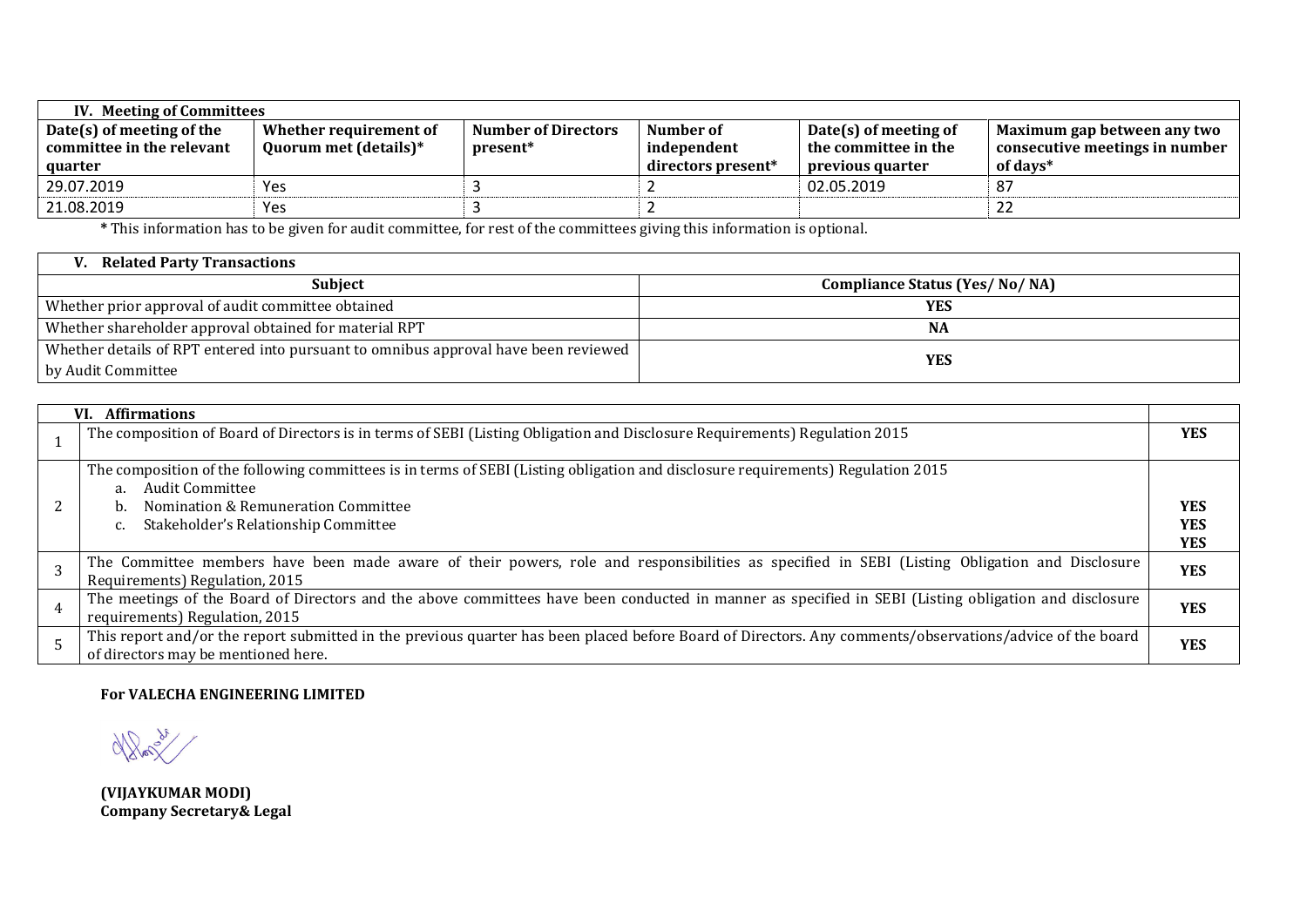## **ANNEXURE-III**

**Format to be submitted by listed entity at the end of 6 months after the end of financial year along with second quarter report of next financial year**

| <b>Affirmations</b>                                                                                                                                                                              |                                         |                                                   |  |  |  |  |
|--------------------------------------------------------------------------------------------------------------------------------------------------------------------------------------------------|-----------------------------------------|---------------------------------------------------|--|--|--|--|
| <b>Broad Heading</b>                                                                                                                                                                             | <b>Regulation Number</b>                | Compliance status (Yes/No/NA)<br>Refer note below |  |  |  |  |
| Copy of the annual report including balance<br>sheet, profit and loss account, directors<br>corporate governance<br>report,<br>report,<br>business responsibility report displayed on<br>website | 46(2)                                   | <b>Yes</b>                                        |  |  |  |  |
| Presence of Chairperson of Audit Committee<br>at the Annual General Meeting                                                                                                                      | 18(1)(d)                                | $\bm{No^*}$                                       |  |  |  |  |
| Presence of Chairperson of the nomination<br>and remuneration committee at the annual<br>general meeting                                                                                         | 19(3)                                   | Yes                                               |  |  |  |  |
| Presence of Chairperson of the Stakeholder<br>Relationship committee at the annual<br>general meeting                                                                                            | 20(3)                                   | $\bm{No^*}$                                       |  |  |  |  |
| Whether "Corporate Governance Report"<br>disclosed in Annual Report                                                                                                                              | 34(3) read with para<br>C of Schedule V | <b>Yes</b>                                        |  |  |  |  |
| $N = 1$                                                                                                                                                                                          |                                         |                                                   |  |  |  |  |

Note:

1. In the column "Compliance Status", compliance or non-compliance may be indicated by Yes/No/N.A.. For example, if the Board has been composed in accordance with the requirements of Listing Regulations, "Yes" may be indicated. Similarly, in case the Listed Entity has no related party transactions, the words "N.A." may be indicated.

2. If status is "No" details of non-compliance may be given here.

3. If the Listed Entity would like to provide any other information the same may be indicated here.